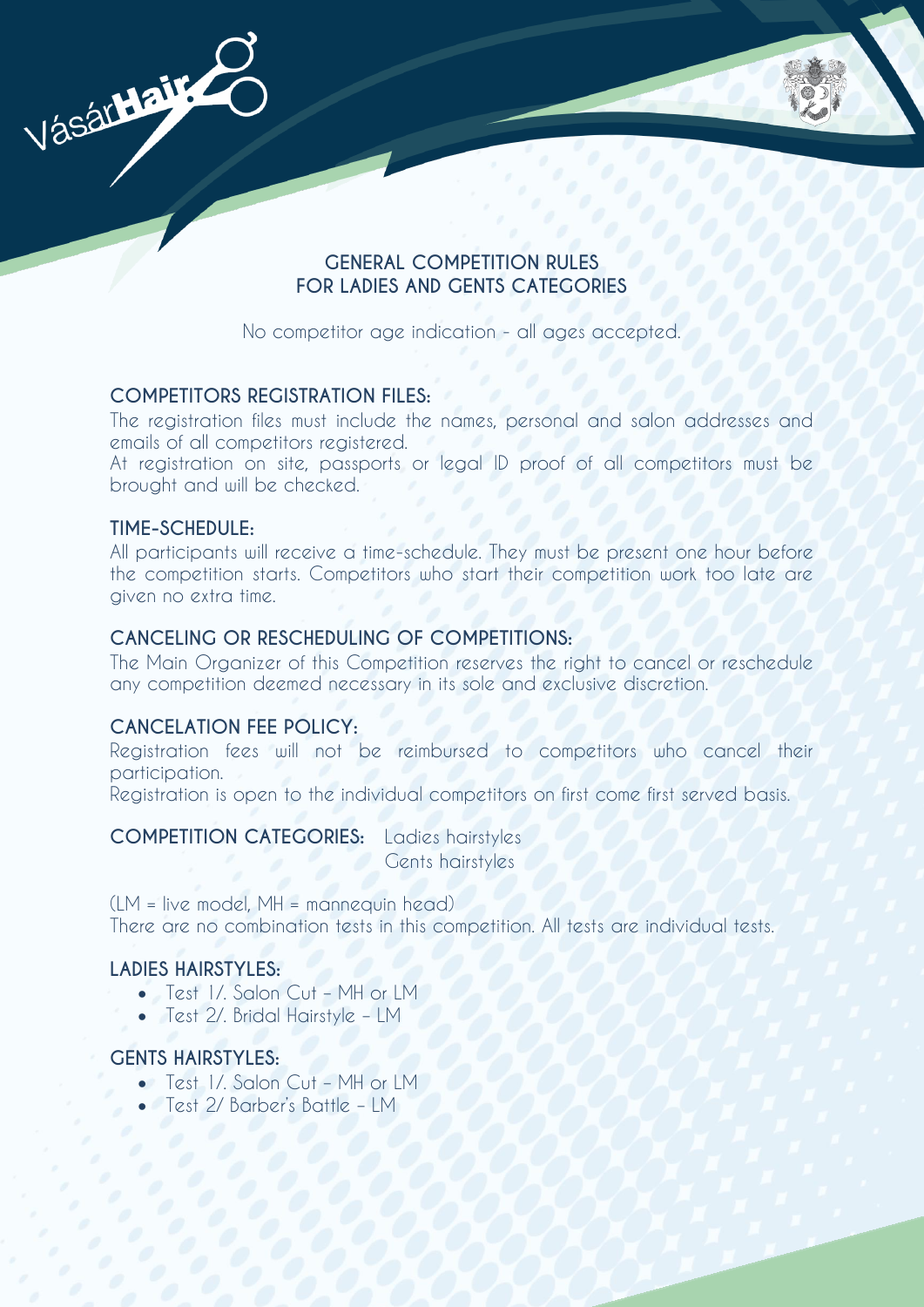

### **MANNEQUIN HEAD PRESENTATION:**

During jurification, the mannequin heads can be placed on their supports fixed on the dressing tables or can be left on the tripods (at the competitor's choice). It is not allowed to leave tools or other objects on the dressing tables.

#### **LIVE MODELS PRESENTATION:**

During jurification, models can be placed next to the mirrors. It is not allowed to leave tools or other objects on the working tables.

#### **PENALTY POINTS – LADIES, GENTS:**

Make-up: Any inappropriate make-up in the Gents Section may be interpreted as a recognition sign to jurors and will be penalized.

Clothing: Models' / mannequin heads' clothing must be neutral and show no signs of any kind (logos, designer names, etc).

During the competition it is not allowed for the models to help the competitors!

The minimum base is 3 penalty points per infraction, 3 penalty points for not observing the stop instruction! - Every time the Wise Men notice an infraction, subject or not to penalization, they must inform the General Commissioner, who will take a photo of the infraction, which may serve as a proof later on that the penalization was justified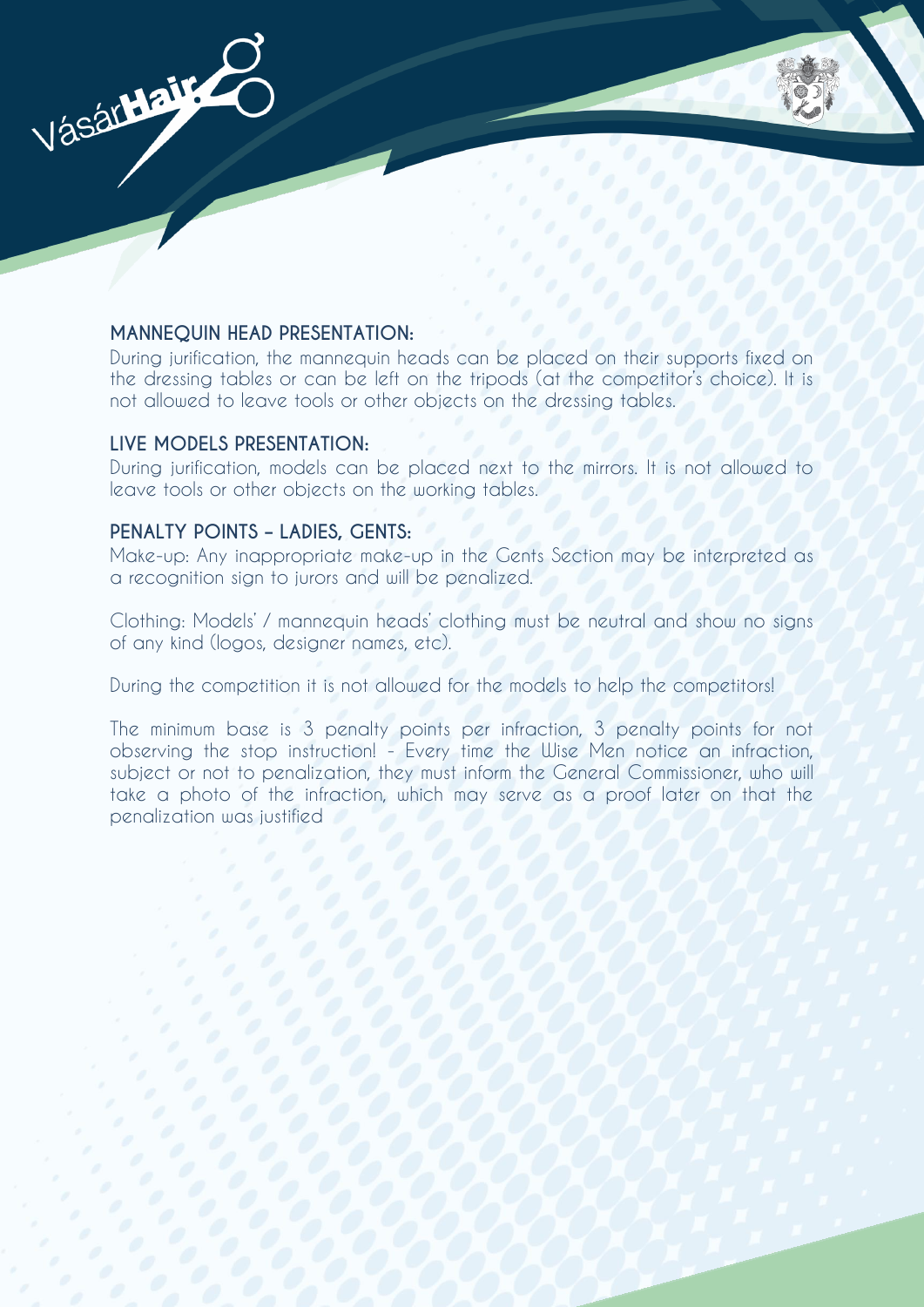

#### **Salon Cut**

*Live model or mannequin head*

The competitors proceed to the assigned working stations with their mannequin heads'/ model's hair straight and open. The competitors will be asked to brush the hair straight back. During the passage of the Wise Men, all competitors will be asked to move away from their mannequin heads /models and wait on the side of the competition floor. After the passage of the Wise Men who will brush all mannequin heads'/ model's hair, the General Commissioner will call the competitors back to their mirrors and start the competition.

It is the competitor's choice to wet the hair. At finish, the haircut must be commercial and casual.

- **1. Cut:** Before the start of the test, the hair length must be a minimum of 10 cm all over the head. The hair must not be pre-cut and/or pre-styled. The hair must be cut a minimum of 4 cm during the allowed time. The Wise Men will check if the rules are respected.
- **2. Shaving:** Shaving the mannequin head is forbidden.
- **3. Cutting tools:** All cutting tools are allowed.
- **4. Color:** A maximum of 3 harmonious transition color shades can be used, including the base color. The colors green and blue are forbidden. Spray colors are forbidden.
- **5. Styling tools:** All styling tools are allowed.
- **6. Products:** All products are allowed.

Vásár**Hair** 

- **7. Jury:** A supranational Jury panel will judge this competition. The Jury will judge the general impression of the cut, style and color. When judging, the judges must be able to see the complete hairstyle, including the top. If this is not the case, the stewards will put the mannequin holders lower.
- **8. Time:** 30 minutes (3 additional minutes will be granted for dressing the mannequin head after the announcement by the General Commissioner. No additional time will be given. Competitors who do not respect this rule will be penalized by 5 points).
- **9. Scores:** Maximum: 30 points Minimum: 25 points